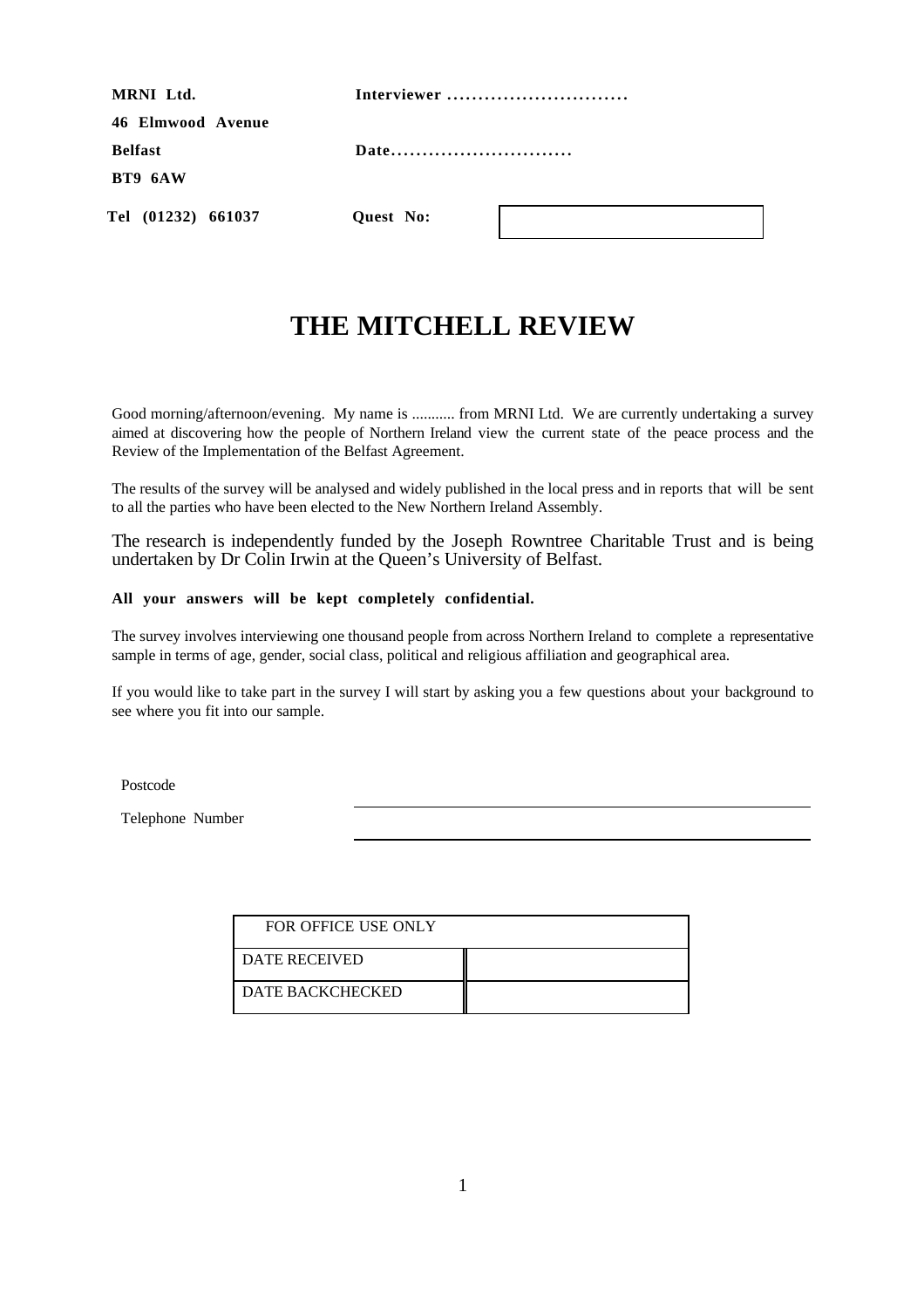# **Background Questions**

It is very important that we answer all the questions in this section to ensure that we have given every section of the community a chance to participate in the survey. Please remember that all responses are totally CONFIDENTIAL.

#### **A. Age**

Please indicate into which of the following age ranges you may be placed.

All NI

| $18 - 24$   | 15 |
|-------------|----|
| $25 - 34$   | 20 |
| $35 - 44$   | 18 |
| $45 - 54$   | 16 |
| $55 - 64$   | 15 |
| 65 and over | 16 |

## **B. Gender**

All NI

| Male   |  |
|--------|--|
| Female |  |

#### **C. Occupation**

What is or was the occupation of the chief wage earner in your household?

| AВ | 15 |
|----|----|
| C1 | 29 |
| C2 | 23 |
| DE | 33 |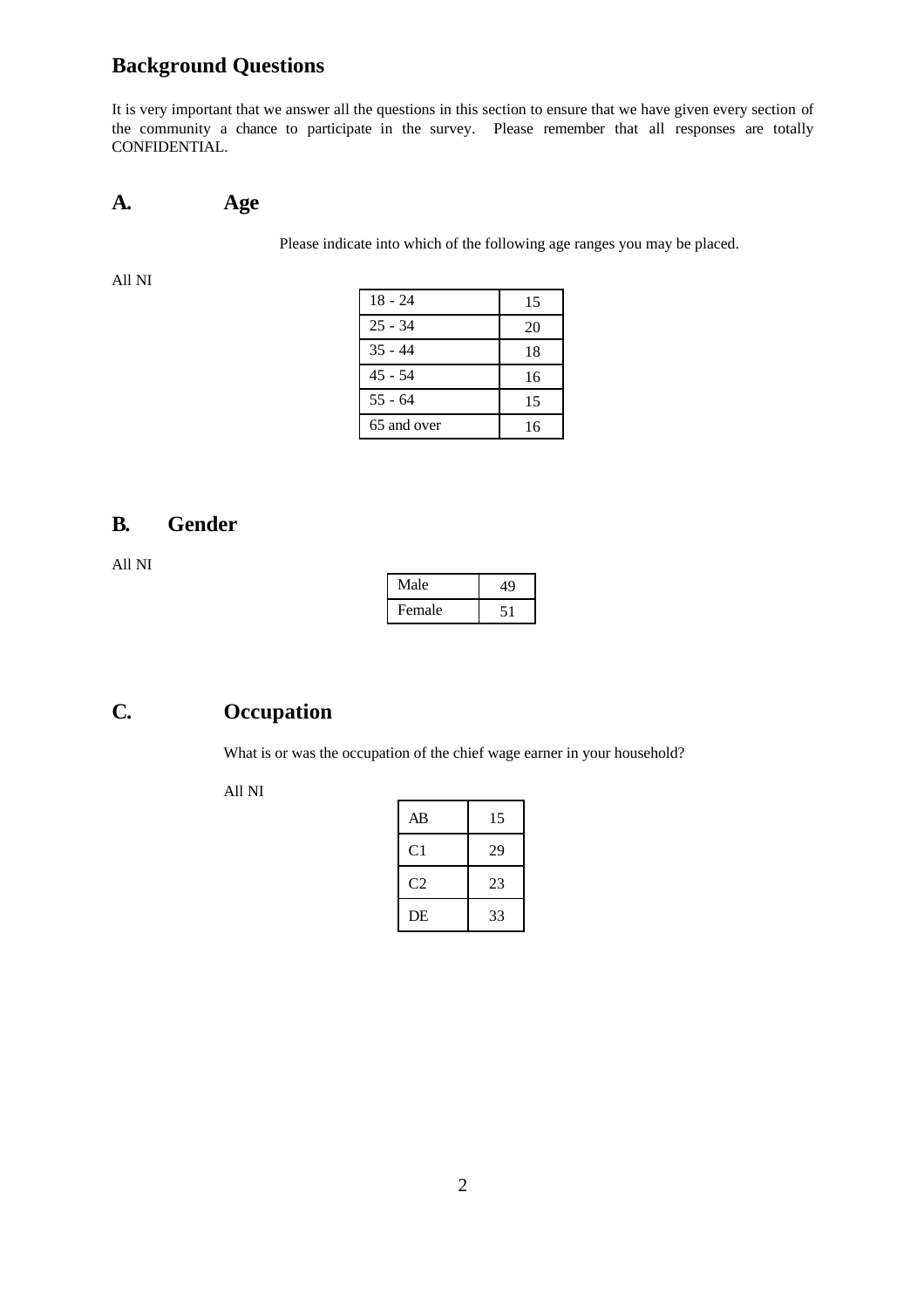# **D. Religion**

Could you please tell me which of the following best describes your religion? (Please remember that all responses are totally CONFIDENTIAL).

All NI

| Protestant | 53 |
|------------|----|
| Catholic   | 38 |
| Other      | 2  |
| Refused    |    |

# **E. Political support**

Which ONE of these Northern Ireland political parties do you support?

| UUP/Ulster Unionist Party/OUP/Official Unionist Party | 23 |
|-------------------------------------------------------|----|
| SDLP/Social Democratic Labour Party                   | 18 |
| DUP/Democratic Unionist Party                         | 16 |
| Sinn Féin                                             | 11 |
| Alliance                                              | 6  |
| PUP/Progressive Unionist Party                        |    |
| Northern Ireland Women's Coalition                    |    |
| UUAP/United Unionist Assembly Party                   |    |
| NIUP/Northern Ireland Unionist Party                  |    |
| UKUP/United Kingdom Unionist Party                    |    |
| <b>UDP/Ulster Democratic Party</b>                    |    |
| Other(Write in)                                       | 5  |
| <b>Refused</b>                                        | 12 |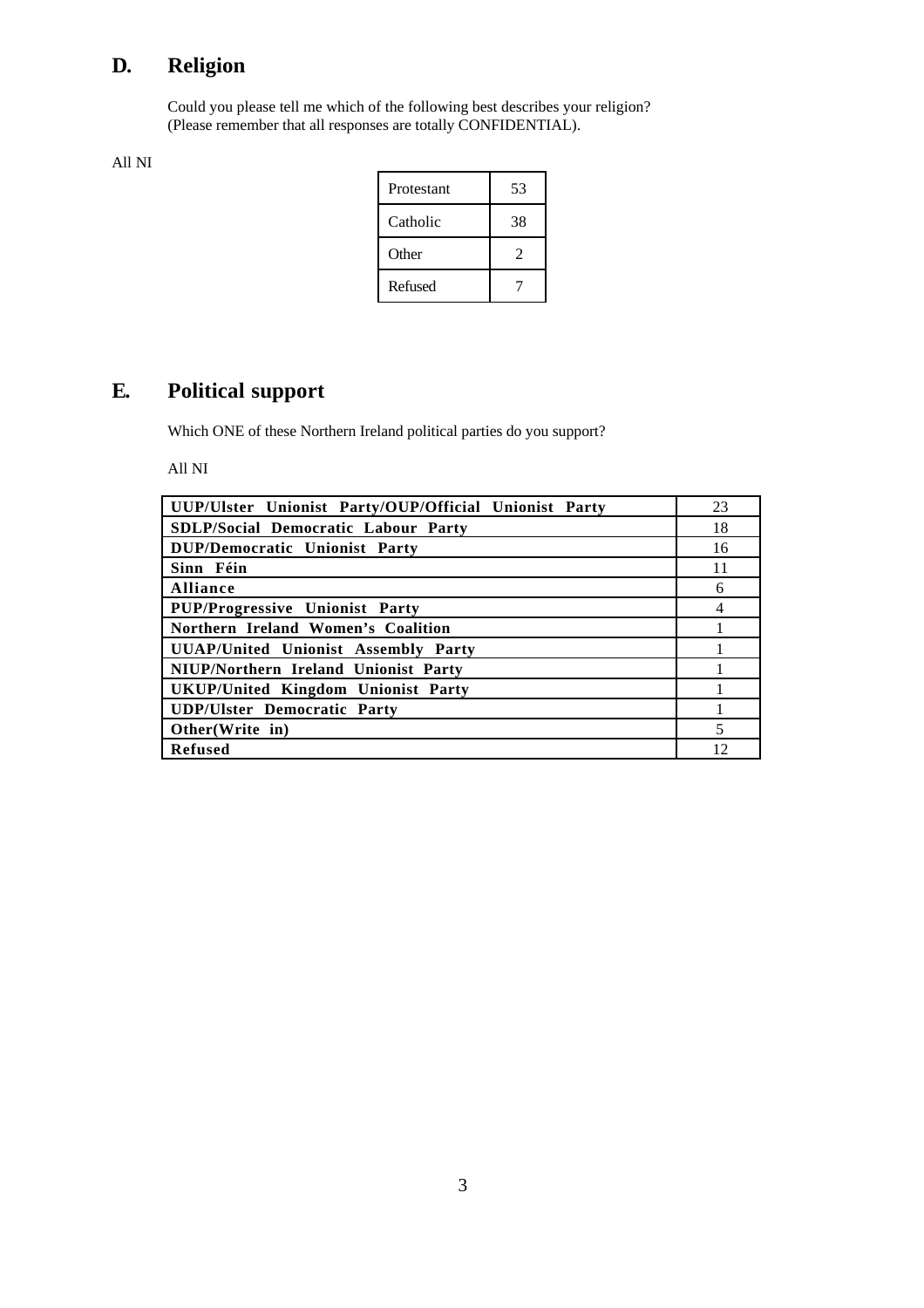# **1 – Making the Peace Process Work**

From the different parts of the Belfast Agreement listed below please indicate how important you feel each is for the eventual success of the peace process. Please indicate which ones you consider to be 'Very important', 'Important', 'Of some importance', 'Of little importance' or 'Of no importance at all'.

|                                                                                        | Very<br>important | Important | Of some<br>importance | Of little<br>importance | Of no<br>importance at<br>all |
|----------------------------------------------------------------------------------------|-------------------|-----------|-----------------------|-------------------------|-------------------------------|
| The New Northern Ireland Assembly.                                                     | 35                | 36        | 15                    | 8                       | 6                             |
| The Northern Ireland Executive.                                                        | 34                | 36        | 15                    | 8                       | $\overline{7}$                |
| The Civic Forum.                                                                       | 19                | 32        | 29                    | 11                      | 9                             |
| The North/South Ministerial Council.                                                   | 22                | 31        | 22                    | 14                      | 11                            |
| North/South implementation bodies.                                                     | 23                | 29        | 22                    | 15                      | 11                            |
| The British/Irish Council.                                                             | 19                | 29        | 25                    | 14                      | 13                            |
| The Equality Commission.                                                               | 28                | 32        | 22                    | 11                      | $\tau$                        |
| The new Human Rights Commission.                                                       | 30                | 33        | 22                    | 9                       | 6                             |
| A Bill of Rights for Northern Ireland.                                                 | 29                | 33        | 23                    | 10                      | 5                             |
| Cultural and language rights.                                                          | 24                | 26        | 21                    | 17                      | 12                            |
| The reform of the RUC.                                                                 | 29                | 21        | 20                    | 16                      | 14                            |
| The reform of the criminal justice system.                                             | 30                | 29        | 22                    | 11                      | 8                             |
| The early release of prisoners.                                                        | 20                | 18        | 21                    | 20                      | 21                            |
| Support for victims of the 'Troubles'.                                                 | 46                | 36        | 10                    | 5                       | 3                             |
| Commitments to non-violence, peace and<br>democracy.                                   | 51                | 36        | 8                     | $\overline{4}$          | 1                             |
| Decommissioning of paramilitary weapons.                                               | 49                | 32        | 10                    | 5                       | 4                             |
| Demilitarisation - Security arrangements compatible<br>with a normal peaceful society. | 38                | 35        | 17                    | 6                       | 4                             |
| Changes to Articles 2 and 3 of the Irish<br>Constitution.                              | 23                | 27        | 26                    | 13                      | 11                            |
| Changes to British constitutional law.                                                 | 18                | 26        | 33                    | 13                      | 10                            |
| The Principle of Consent of the people of Northern<br>Ireland to decide their Status.  | 40                | 38        | 16                    | 4                       | $\overline{2}$                |
| The present status of Northern Ireland as part of the<br>UK.                           | 31                | 35        | 23                    | 6                       | 5                             |
| The full implementation of all parts of the<br>Agreement together.                     | 33                | 34        | 19                    | 8                       | 6                             |

All NI

Do you want the Belfast Agreement to work?

| Yes            |  |
|----------------|--|
| $\overline{O}$ |  |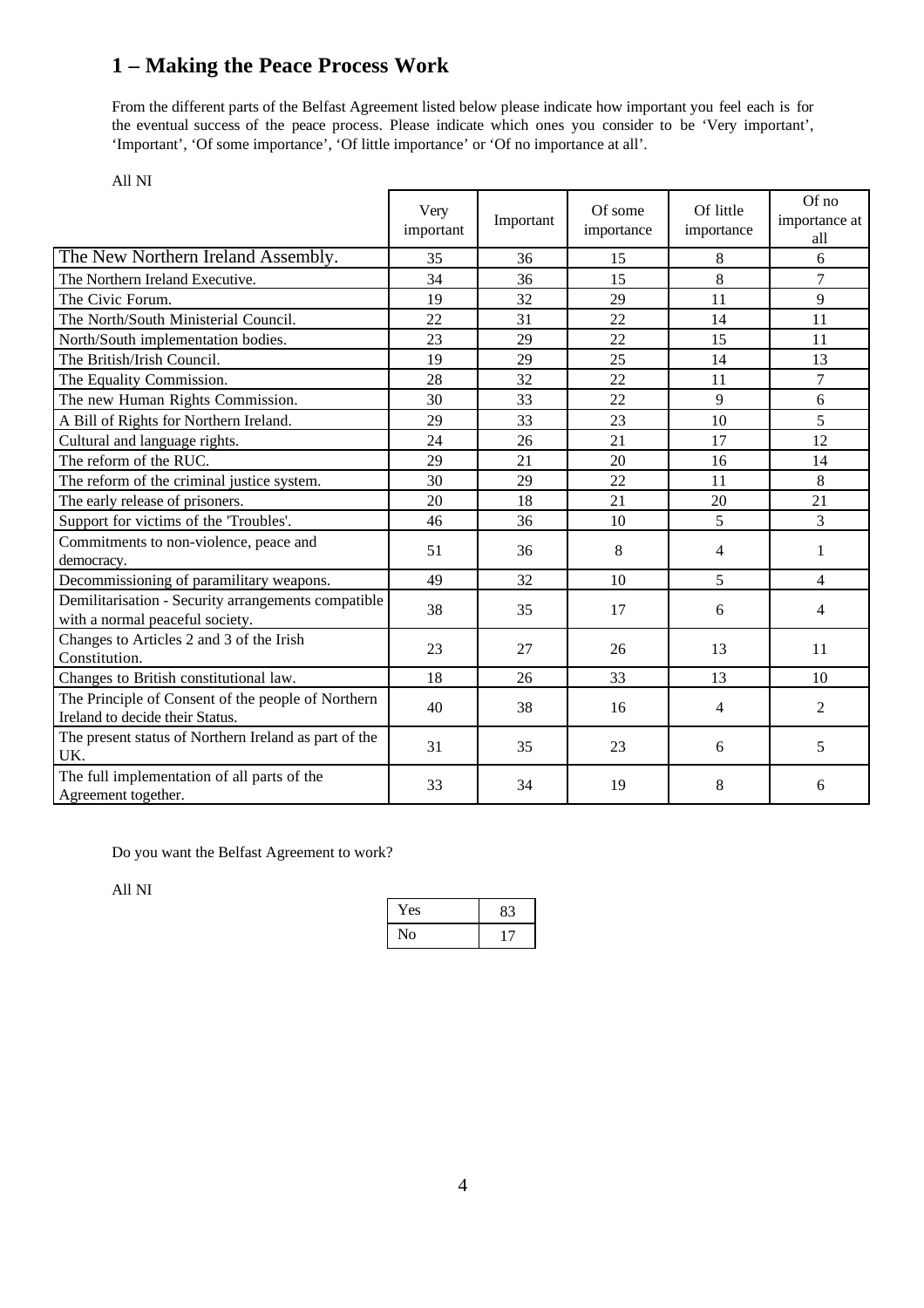# **2 – Progress on Implementation of the Belfast Agreement**

The Belfast Agreement allows for implementation to be undertaken over a two year period. From the different parts of the Belfast Agreement listed below please indicate how satisfied you are with implementation so far. Please indicate which ones you are 'Very satisfied' with, 'Satisfied' with, 'Only just satisfied' with, 'Not satisfied' with or 'Not satisfied with at all'.

| All NI                                                                                 |                   |           |                        |               |                         |
|----------------------------------------------------------------------------------------|-------------------|-----------|------------------------|---------------|-------------------------|
|                                                                                        | Very<br>satisfied | Satisfied | Only just<br>satisfied | Not satisfied | Not satisfied<br>at all |
| The New Northern Ireland Assembly.                                                     | 3                 | 18        | 27                     | 30            | 22                      |
| The Northern Ireland Executive.                                                        | 1                 | 15        | 26                     | 33            | 25                      |
| The Civic Forum.                                                                       | $\overline{2}$    | 15        | 33                     | 30            | 20                      |
| The North/South Ministerial Council.                                                   | $\overline{2}$    | 15        | 32                     | 29            | 22                      |
| North/South implementation bodies.                                                     | 3                 | 14        | 29                     | 31            | 22                      |
| The British/Irish Council.                                                             | $\overline{2}$    | 16        | 29                     | 32            | 21                      |
| The Equality Commission.                                                               | $\overline{2}$    | 18        | 35                     | 27            | 18                      |
| The new Human Rights Commission.                                                       | $\overline{2}$    | 18        | 34                     | 28            | 18                      |
| A Bill of Rights for Northern Ireland.                                                 | $\overline{2}$    | 15        | 33                     | 30            | 20                      |
| Cultural and language rights.                                                          | $\overline{4}$    | 18        | 29                     | 29            | 20                      |
| The reform of the RUC.                                                                 | $\overline{2}$    | 13        | 19                     | 34            | 32                      |
| The reform of the criminal justice system.                                             | $\mathbf{1}$      | 10        | 26                     | 34            | 28                      |
| The early release of prisoners.                                                        | $\overline{2}$    | 14        | 19                     | 31            | 34                      |
| Support for victims of the 'Troubles'.                                                 | $\overline{2}$    | 11        | 24                     | 32            | 31                      |
| Commitments to non-violence, peace and<br>democracy.                                   | $\overline{2}$    | 11        | 22                     | 35            | 30                      |
| Decommissioning of paramilitary weapons.                                               | $\overline{2}$    | 8         | 12                     | 37            | 41                      |
| Demilitarisation - Security arrangements compatible<br>with a normal peaceful society. | $\overline{2}$    | 11        | 25                     | 35            | 27                      |
| Changes to Articles 2 and 3 of the Irish<br>Constitution.                              | 1                 | 12        | 36                     | 30            | 21                      |
| Changes to British constitutional law.                                                 | 2                 | 10        | 34                     | 30            | 24                      |
| The Principle of Consent of the people of Northern<br>Ireland to decide their Status.  | 3                 | 17        | 32                     | 28            | 20                      |
| The present status of Northern Ireland as part of the<br>UK.                           | 7                 | 19        | 32                     | 24            | 18                      |
| The full implementation of all parts of the<br>Agreement together.                     | 1                 | 9         | 29                     | 33            | 28                      |

Do you think the political parties are doing enough to implement the Belfast Agreement?

All NI

| Yes | $\cdot$ r |
|-----|-----------|
| No  | 72        |

Do you think the two governments are doing enough to implement the Belfast Agreement?

| Yes |    |
|-----|----|
| No  | 56 |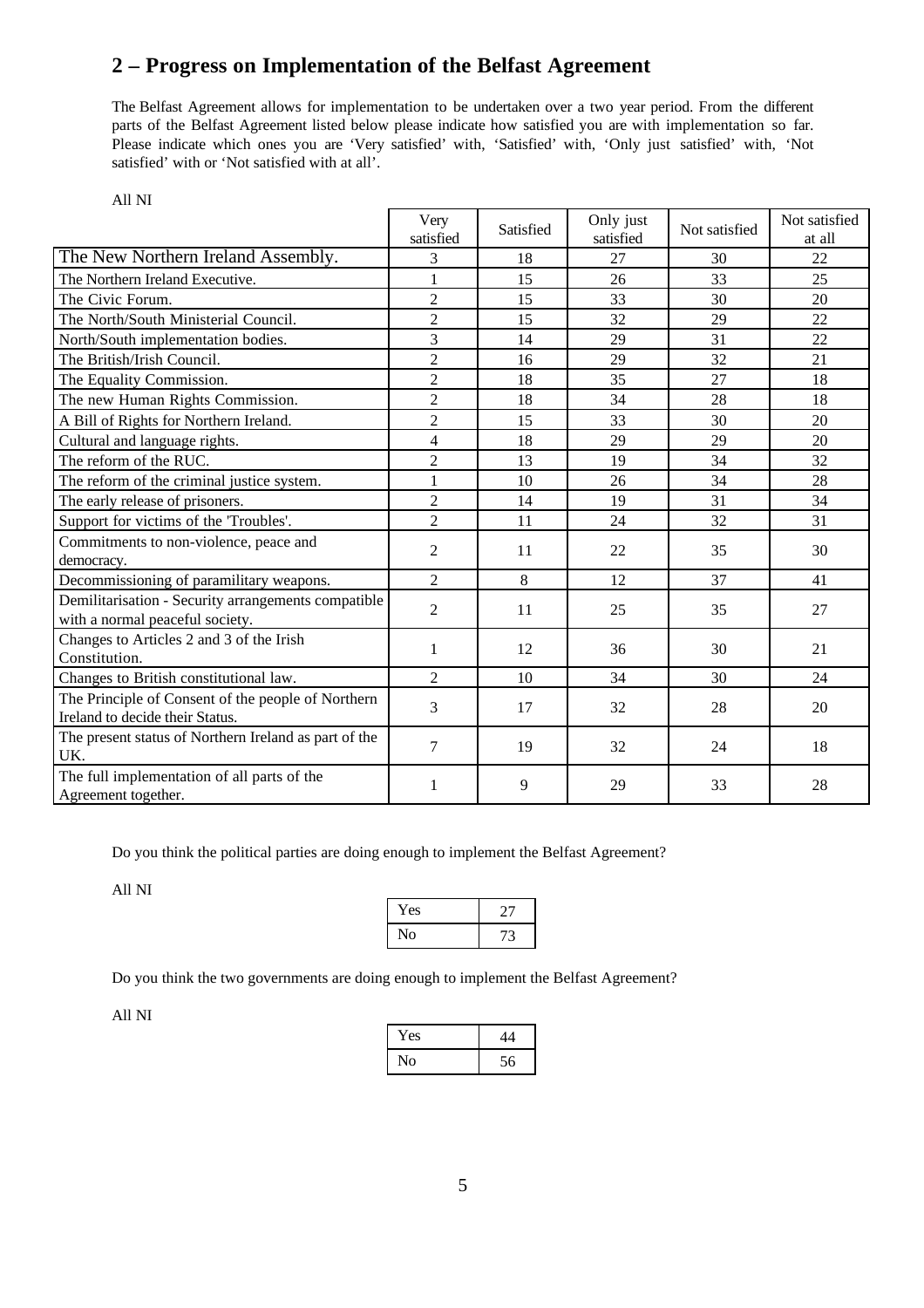### **3 - If the Review Fails and the Executive is not Established**

Under the terms of the Belfast Agreement it has been agreed that an Executive should be established in the New Northern Ireland Assembly comprised of the First Minister, Deputy First Minister, three UUP Ministers, three SDLP Ministers, two DUP Ministers and two Sinn Féin Ministers.

This Executive is essential for the successful working of all the new institutions of government created under the terms of the Belfast Agreement.

From the different possibilities listed below what do you think will happen if the Executive is not established or if Sinn Féin are excluded from it. Please indicate which ones you consider to be 'Very probable', 'Probable', 'Not sure' about, 'Improbable' or 'Very improbable'.

|                                                                                                                                                   | Very<br>probable | Probable | Not sure | Improbable     | Very<br>improbable |
|---------------------------------------------------------------------------------------------------------------------------------------------------|------------------|----------|----------|----------------|--------------------|
| The Belfast Agreement and peace process<br>will collapse because Unionists will not<br>work the Agreement in good faith.                          | 25               | 37       | 22       | 10             | 6                  |
| The Belfast Agreement and peace process<br>will collapse because Republicans will not<br>work the Agreement in good faith.                        | 27               | 39       | 19       | 10             | 5                  |
| The Belfast Agreement and peace process will<br>collapse because the SDLP and UUP will not work<br>together to implement it.                      | 15               | 29       | 36       | 13             | 7                  |
| The Belfast Agreement and peace process will<br>collapse because of the lack of co-operation and<br>determined commitment by the two governments. | 19               | 27       | 24       | 19             | 11                 |
| Dissident Republican paramilitary groups will<br>become more active.                                                                              | 33               | 39       | 22       | 5              | 1                  |
| The IRA and other Republican groups will break<br>their cease-fires and return to war.                                                            | 31               | 35       | 24       | 8              | 2                  |
| Dissident Loyalist paramilitary groups will become<br>more active.                                                                                | 30               | 40       | 25       | $\overline{4}$ | 1                  |
| The UVF, UFF and other Loyalist groups will<br>break their cease-fires and return to war.                                                         | 26               | 34       | 33       | 6              | 1                  |
| The Northern Ireland economy will suffer and<br>unemployment will rise.                                                                           | 34               | 37       | 23       | 4              | 2                  |
| More young people will leave Northern Ireland.                                                                                                    | 32               | 39       | 23       | $\overline{4}$ | $\overline{2}$     |
| Divisions in Northern Ireland society will deepen<br>and community relations will continue to<br>deteriorate.                                     | 34               | 38       | 21       | 5              | 2                  |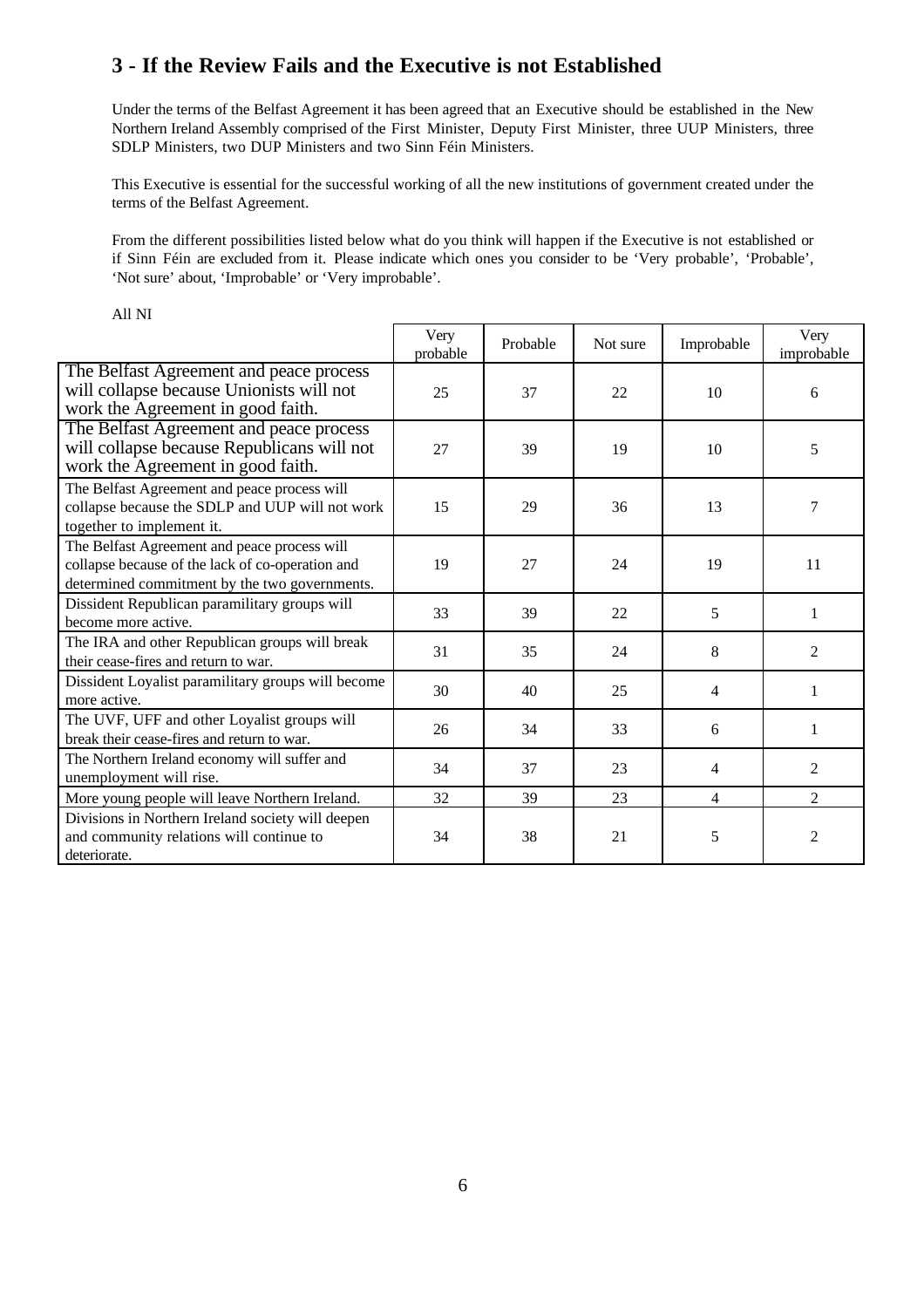## **4 - Trust and Confidence**

Who do you think can be trusted to implement the Belfast Agreement?

#### **4.1 The Parties to the Agreement**

The governments and parties who agreed to the terms of the Belfast Agreement are listed below. Please indicate which ones you: 'Trust a lot', 'Trust a little', are 'Not sure about', 'Do not trust' or 'Do not trust at all'.

All NI

|                                 | Trust a lot | Trust a little | Not sure<br>about | Do not trust | Do not trust<br>at all |
|---------------------------------|-------------|----------------|-------------------|--------------|------------------------|
| The British Government.         | 10          | 38             | 19                | 20           | 13                     |
| The Irish Government.           | 12          | 37             | 19                | 19           | 13                     |
| The Ulster Unionist Party.      | l 1         | 36             | 24                |              | 12                     |
| The Progressive Unionist Party. |             | 32             | 32                | 18           | 11                     |
| The Ulster Democratic Party.    |             | 28             | 28                | 20           | 17                     |
| The Alliance Party.             | 10          | 33             | 34                | 14           |                        |
| The Women's Coalition.          | 11          | 29             | 33                | 16           |                        |
| The SDLP.                       | 16          | 33             | 18                | 18           | 15                     |
| Sinn Féin.                      |             | 16             | 21                | 23           | 33                     |

## **4.2 The Key People**

Some of the key people responsible for the implementation of the Belfast Agreement are listed below. Please indicate which ones you: 'Trust a lot', 'Trust a little', are 'Not sure about', 'Do not trust' or 'Do not trust at all'.

| All NI                      | Trust a lot | Trust a little | Not sure<br>about | Do not trust | Do not trust<br>at all |
|-----------------------------|-------------|----------------|-------------------|--------------|------------------------|
| Tony Blair.                 | 11          | 37             | 20                | 17           | 15                     |
| Bertie Ahern.               | 11          | 36             | 23                | 17           | 13                     |
| Mo Mowlam.                  | 16          | 32             | 16                | 19           | 17                     |
| David Andrews.              | 6           | 24             | 38                | 17           | 15                     |
| Senator George Mitchell.    | 15          | 37             | 26                | 12           | 10                     |
| General John de Chastelain. | 11          | 32             | 35                | 12           | 10                     |
| David Trimble.              | 10          | 39             | 21                | 17           | 13                     |
| John Hume.                  | 18          | 36             | 17                | 16           | 13                     |
| Gerry Adams.                | 8           | 16             | 19                | 23           | 34                     |
| David Ervine.               | ⇁           | 30             | 32                | 18           | 13                     |
| Gary McMichael.             | 2           | 22             | 36                | 21           | 19                     |
| Sean Neeson.                | 8           | 23             | 40                | 17           | 12                     |
| Monica McWilliams.          | 10          | 25             | 33                | 17           | 15                     |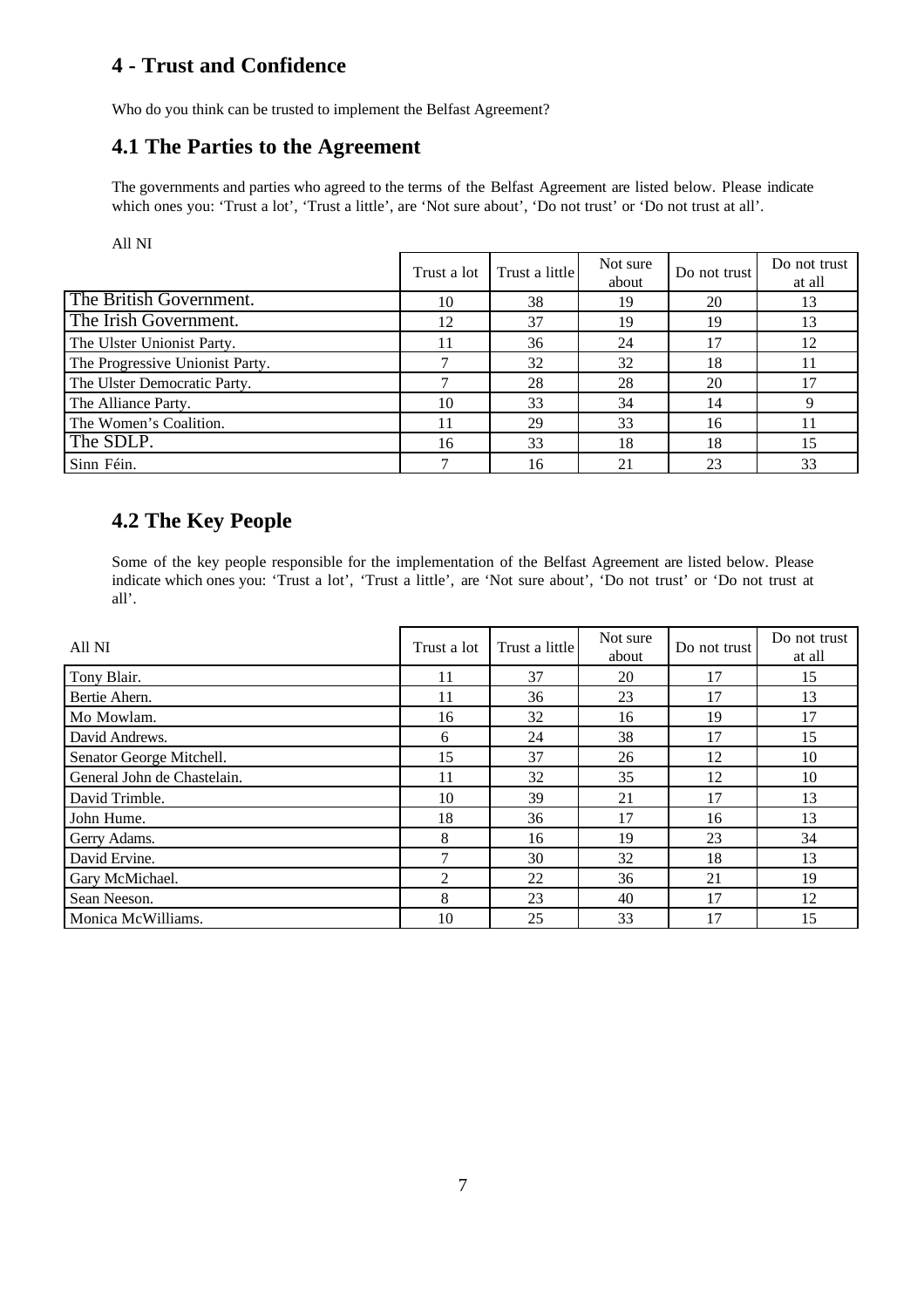#### **5 – Building Trust and Confidence**

I would now like you to consider various options for building trust and confidence between the two communities by indicating which ones you consider to be 'Essential', 'Desirable', 'Acceptable', 'Tolerable' or 'Unacceptable'.

For the purposes of this question the meaning of 'Essential', 'Desirable', 'Acceptable', 'Tolerable' and 'Unacceptable' are outlined on this card:

#### **Do you consider this option to be.....**

**'Essential'** - You believe this option is a necessary part of the peace process if it is to be successful and that it should be fully implemented.

**'Desirable'** - This option is not what you would consider to be 'Essential', but you think this option, or something very similar to it, is a good idea and should be put into practice.

**'Acceptable'** - This option is not what you would consider to be 'Desirable', if you were given a choice, but you could certainly 'live with it'.

**'Tolerable'** - This option is not what you want. But, as part of a successful peace process, you would be willing to put up with it.

**'Unacceptable'** - This option is completely unacceptable. You would not accept it, even as part of a successful peace process.

**You may use each of the terms 'Essential', 'Desirable', 'Acceptable', 'Tolerable' and 'Unacceptable' as many times as you wish in each question.**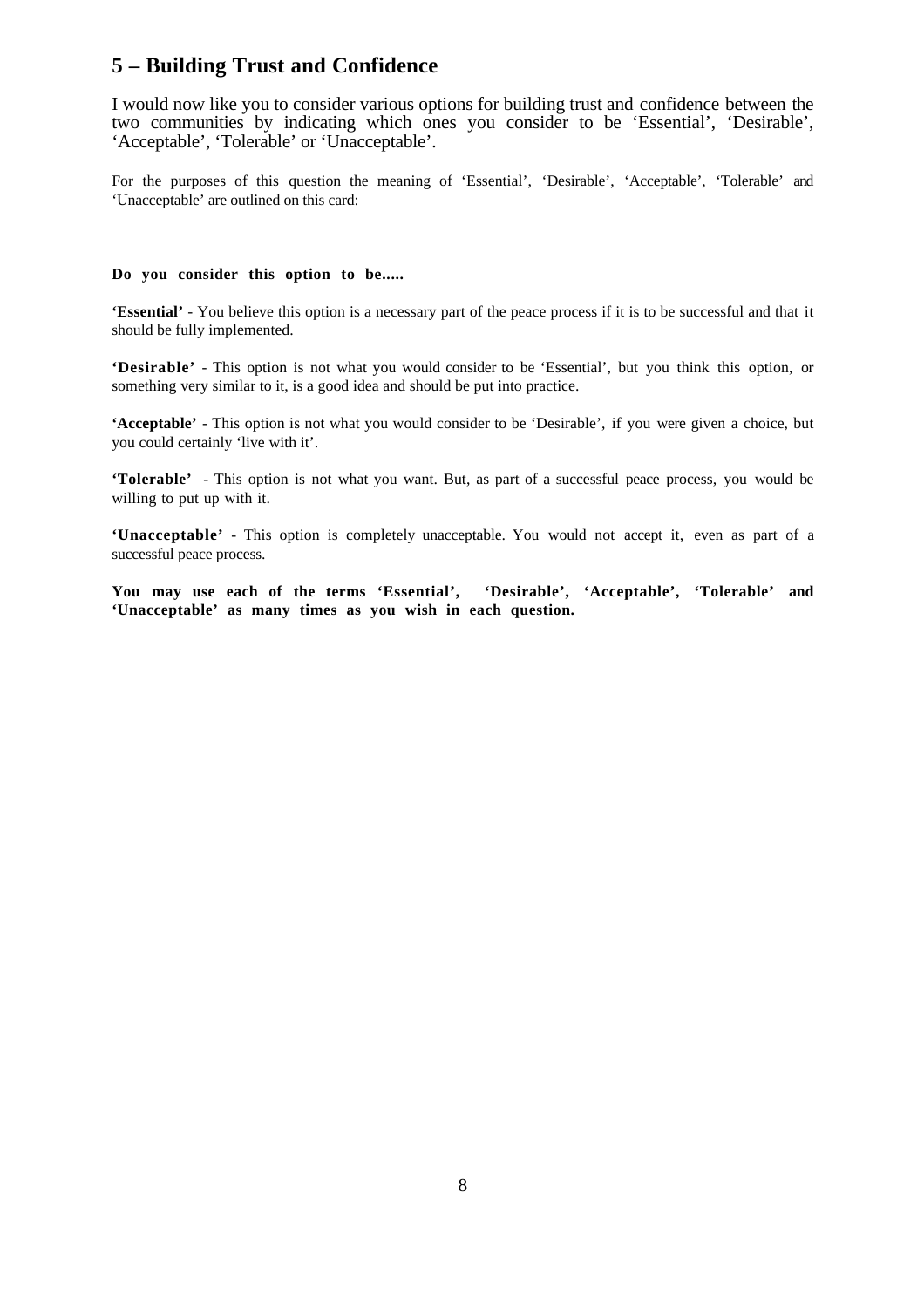Now please read this card carefully and indicate which options you consider to be 'Essential', 'Desirable', 'Acceptable', 'Tolerable' or 'Unacceptable'.

|                                                                                                                                                                                                                                                  | Essential | Desirable | Acceptable | Tolerable                | Unacceptable   |
|--------------------------------------------------------------------------------------------------------------------------------------------------------------------------------------------------------------------------------------------------|-----------|-----------|------------|--------------------------|----------------|
| The Review should establish a relationship building<br>process between all the parties, in particular Sinn<br>Fein and the Ulster Unionist Party, with a<br>collective public act which marks the beginning of<br>the process of reconciliation. | 29        | 31        | 19         | 10                       | 11             |
| The 'Yes Parties' should establish a special<br>committee to co-ordinate the implementation of the<br>Belfast Agreement in full.                                                                                                                 | 24        | 34        | 22         | 8                        | 12             |
| All the parties should accept some responsibility for<br>the conflict and state their determination not to<br>repeat the mistakes of the past.                                                                                                   | 37        | 30        | 22         | 5                        | 6              |
| All the parties should state their absolute<br>commitment to all the provisions in the Good<br>Friday Agreement.                                                                                                                                 | 36        | 31        | 19         | $\tau$                   | $\tau$         |
| Temporary arrangements should be put in place to<br>get the Assembly working providing they lead to<br>the implementation of the Belfast Agreement in<br>full.                                                                                   | 22        | 32        | 24         | 10                       | 12             |
| All the parties should state their recommitment to<br>the Mitchell Principles of Democracy and Non-<br>violence.                                                                                                                                 | 39        | 32        | 18         | $\tau$                   | $\overline{4}$ |
| The two Governments should clearly say what is<br>meant by a 'Complete and Unequivocal Ceasefire'.                                                                                                                                               | 51        | 28        | 15         | 5                        | $\mathbf{1}$   |
| Both the IRA and Loyalist paramilitary groups<br>should say 'The war is over'.                                                                                                                                                                   | 58        | 26        | 9          | $\overline{4}$           | 3              |
| Both Loyalist and Republican paramilitary groups<br>should indicate their willingness to disarm as part of<br>the peace process.                                                                                                                 | 58        | 25        | 10         | 5                        | $\overline{2}$ |
| Both Loyalist and Republican paramilitary groups<br>should end all so-called 'punishment attacks'.                                                                                                                                               | 63        | 22        | 9          | $\overline{\mathcal{A}}$ | $\overline{2}$ |
| Both Loyalist and Republican paramilitary groups<br>should co-operate with the new Northern Ireland<br>Police Service to bring an end to all beatings and<br>violence.                                                                           | 41        | 29        | 16         | $\tau$                   | $\tau$         |
| Ex-prisoners should be encouraged to make a<br>positive contribution to the establishment of a<br>lasting peace through community work.                                                                                                          | 25        | 27        | 22         | 12                       | 14             |
| Decommissioning should include all privately held<br>weapons.                                                                                                                                                                                    | 27        | 27        | 20         | 10                       | 16             |
| The British Government should publish their paper<br>on the demilitarisation of Northern Ireland.                                                                                                                                                | 31        | 38        | 23         | 6                        | $\overline{2}$ |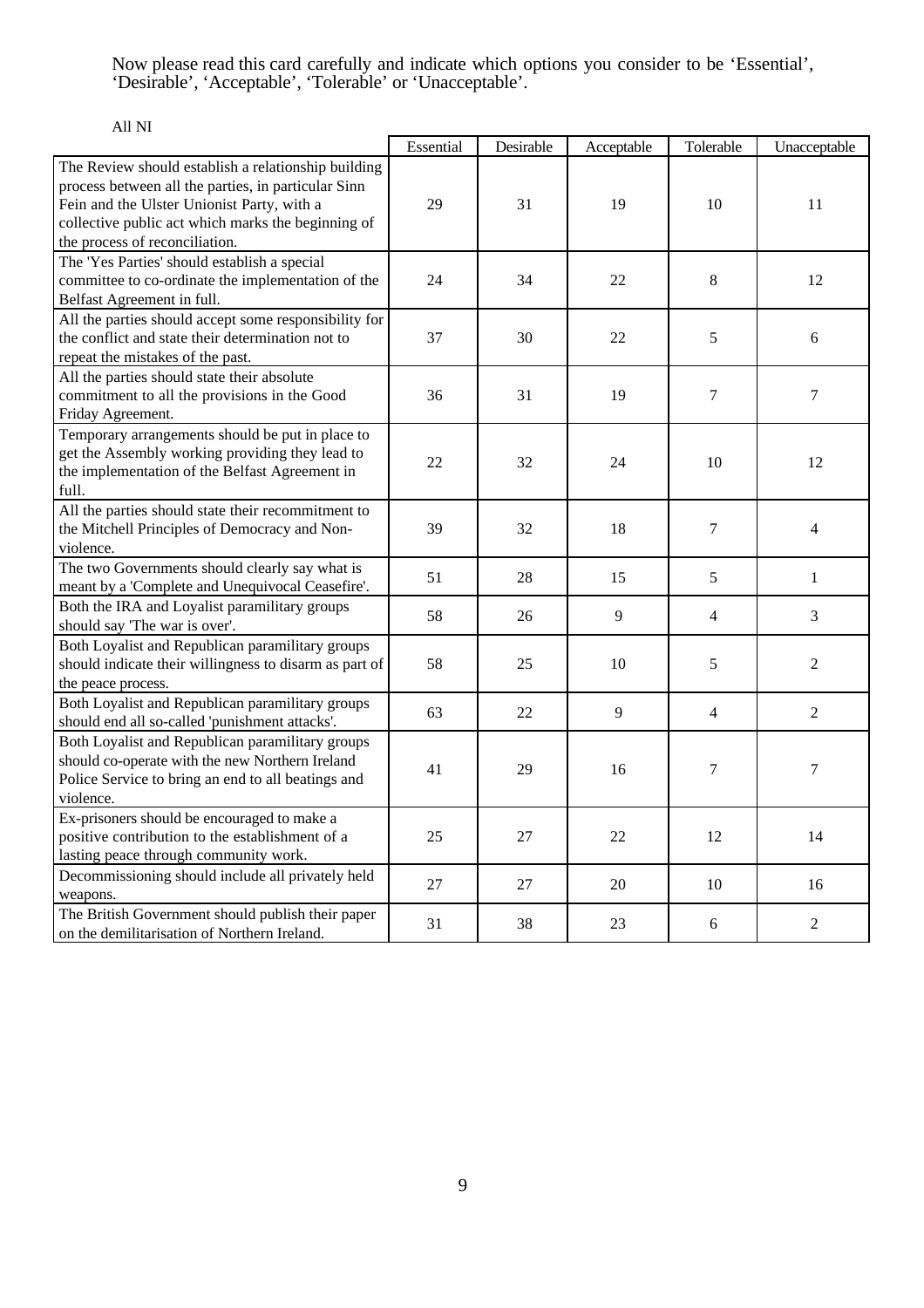#### **6 – Decommissioning Under the Terms of the Belfast Agreement**

In accordance with the terms of the Belfast Agreement General de Chastelain has published his program for the decommissioning of all paramilitary weapons by his Independent International Commission. From the parts of this program listed below please indicate which ones you consider to be 'Essential', 'Desirable', 'Acceptable', 'Tolerable' or 'Unacceptable'.

| All NI                                                                 |           |           |            |           |              |
|------------------------------------------------------------------------|-----------|-----------|------------|-----------|--------------|
|                                                                        | Essential | Desirable | Acceptable | Tolerable | Unacceptable |
| Paramilitary commitments to undertake<br>decommissioning by May 2000.  | 44        | 29        | 18         | 6         |              |
| Appointment of paramilitary representatives to the<br>Commission.1     | 22        | 26        | 23         | 12        |              |
| Confirmation of how, when and where weapons<br>will be decommissioned. | 44        | 31        | 16         | 6         |              |
| Decommissioning with reports made to the two<br>Governments.           | 38        | 32        | 21         |           |              |
| All parts of the Decommissioning Program<br>together.                  | 42        | 31        | 19         |           |              |

 $\overline{a}$ 

<sup>1</sup> The results for this option seem to be out of step with the other options. Regrettably some people must have interpreted this option as meaning that representatives from paramilitary groups would actually join the Decommissioning Commission and not just cooperate with it. The results for this option should probably therefore be disregarded.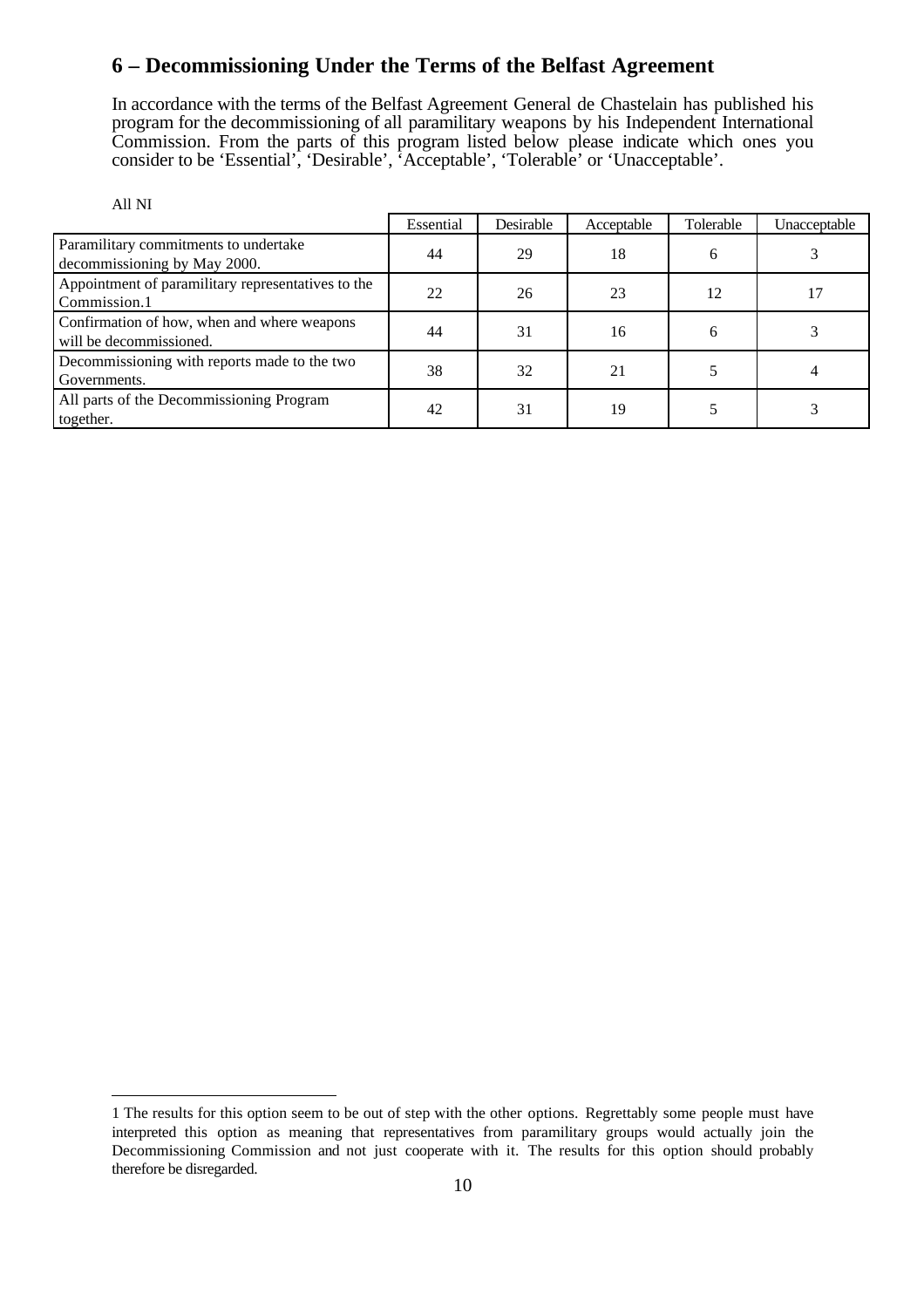# **7 – Review of the Implementation of the Belfast Agreement**

The Belfast Agreement is presently under review in an effort to resolve problems of implementation. From the options listed below please indicate which ones you consider to be 'Essential', 'Desirable', 'Acceptable', 'Tolerable' or 'Unacceptable'.

| All NI                                                                                                                                                                                                                                                   |           |           |            |           |              |
|----------------------------------------------------------------------------------------------------------------------------------------------------------------------------------------------------------------------------------------------------------|-----------|-----------|------------|-----------|--------------|
|                                                                                                                                                                                                                                                          | Essential | Desirable | Acceptable | Tolerable | Unacceptable |
| The Executive of the New Northern Ireland<br>Assembly should be established, including Sinn<br>Féin, without any preconditions and without any<br>further delay.                                                                                         | 18        | 25        | 15         | 14        | 28           |
| An inclusive Executive of the New Northern Ireland<br>Assembly should be established and the<br>decommissioning process should be dealt with by<br>General de Chastelain in accordance with his<br>program.                                              | 16        | 28        | 29         | 13        | 14           |
| An inclusive Executive, the de Chastelain program<br>for decommissioning and a day of reconciliation<br>when arms are placed beyond use.                                                                                                                 | 17        | 32        | 28         | 13        | 10           |
| An inclusive Executive, the de Chastelain program<br>for decommissioning and an end to devolution if<br>these requirements are not met.                                                                                                                  | 12        | 28        | 34         | 12        | 14           |
| A step by step implementation of the Belfast<br>Agreement in parallel with the de Chastelain<br>program for decommissioning.                                                                                                                             | 11        | 35        | 31         | 12        | 11           |
| A combination of the best features of these different<br>proposals that can be agreed to by the parties in the<br>Review.                                                                                                                                | 13        | 32        | 34         | 10        | 11           |
| Given the delays in establishing an inclusive<br>Executive and starting the decommissioning process<br>General de Chastelain should be given a little more<br>time to complete his program of work beyond the<br>Belfast Agreement deadline of May 2000. | 14        | 24        | 32         | 12        | 18           |

Do you want the review of the Belfast Agreement to be successful?

All NI

| Yes | 85 |
|-----|----|
| Ńо  |    |

Do you think the review of the Belfast Agreement will be successful?

| Yes |    |
|-----|----|
| No  | 56 |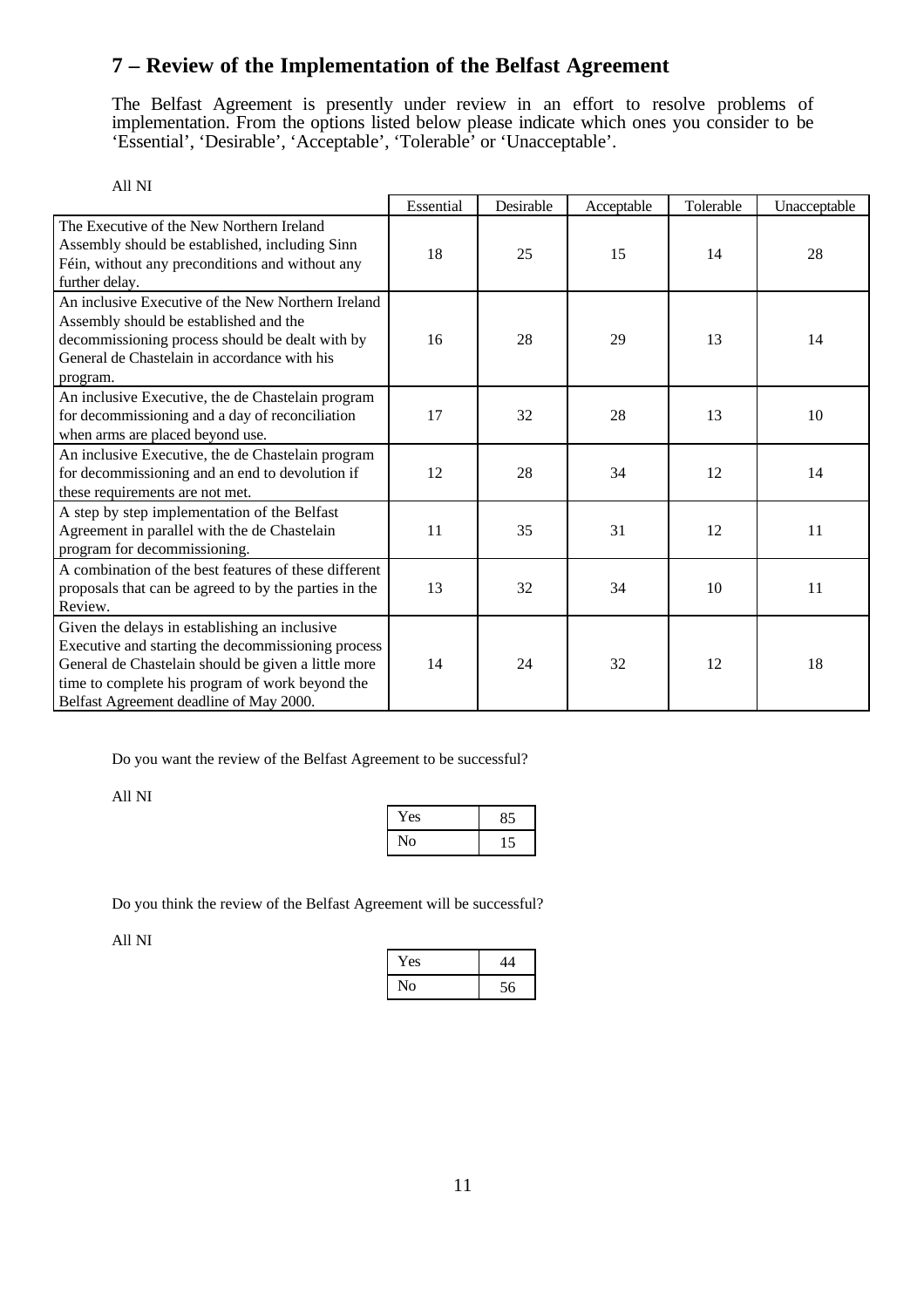### **8 - What Can be Done if the Review Fails**

If the review of the implementation of the Belfast Agreement fails what should the Governments and parties do?

Please indicate which options you consider to be 'Essential', 'Desirable', 'Acceptable', 'Tolerable' or 'Unacceptable'.

| All NI                                                                                                                              |           |           |            |           |              |
|-------------------------------------------------------------------------------------------------------------------------------------|-----------|-----------|------------|-----------|--------------|
|                                                                                                                                     | Essential | Desirable | Acceptable | Tolerable | Unacceptable |
| The two Governments should move quickly<br>and decisively to fill the political vacuum.                                             | 40        | 26        | 20         | 6         | 8            |
| The Ulster Unionists and Sinn Féin should<br>try and reach an agreement through intense<br>negotiations away from Northern Ireland. | 28        | 32        | 18         | 7         | 16           |
| The Civic Forum should be established as a<br>consultative body to government.                                                      | 16        | 28        | 34         | 13        | 9            |
| A Shadow Executive should be established<br>to advise the Government.                                                               | 14        | 29        | 31         | 15        | 11           |
| Assembly Committees should be<br>established to advise each Government<br>department.                                               | 16        | 27        | 32         | 15        | 10           |
| <b>Continuation of Direct Rule from London</b><br>with no Northern Ireland Assembly.                                                | 14        | 21        | 30         | 17        | 18           |
| A new Anglo-Irish Agreement.                                                                                                        | 8         | 14        | 21         | 15        | 42           |
| Joint Authority by Direct Rule from both London<br>and Dublin.                                                                      | 8         | 16        | 25         | 16        | 35           |
| Joint Authority in combination with a Northern<br>Ireland Assembly.                                                                 | 9         | 20        | 35         | 18        | 18           |
| Scrap the Belfast Agreement and negotiate a new<br>agreement.                                                                       | 16        | 18        | 26         | 13        | 27           |
| The British and Irish governments should<br>implement as much of the Belfast Agreement as<br>they possibly can.                     | 14        | 28        | 29         | 12        | 17           |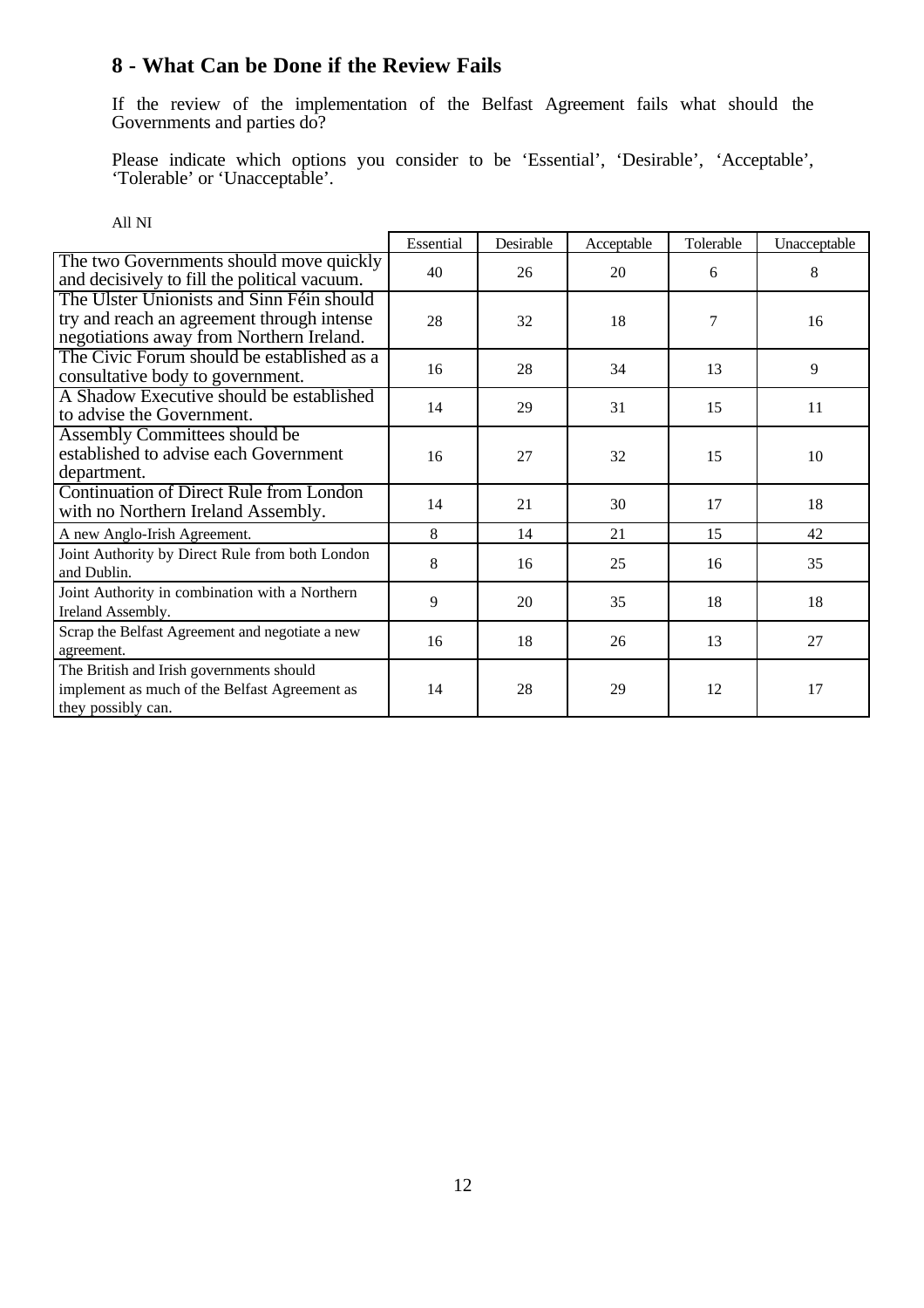# **9 - If the Governments Implement the Agreement**

If the Governments implement the Belfast Agreement this could be done in a number of different ways.

Please indicate which options for government implementation you consider to be 'Essential', 'Desirable', 'Acceptable', 'Tolerable' or 'Unacceptable'.

| All NI                                                                                                                                                                  |           |           |            |           |              |
|-------------------------------------------------------------------------------------------------------------------------------------------------------------------------|-----------|-----------|------------|-----------|--------------|
|                                                                                                                                                                         | Essential | Desirable | Acceptable | Tolerable | Unacceptable |
| The British and Irish governments should<br>implement the Belfast Agreement but only devolve<br>powers to the new institutions of government when<br>this is possible.  | 10        | 28        | 33         | 15        | 14           |
| Temporary arrangements should be put in place to<br>get the Assembly working providing they lead to<br>the implementation of the Belfast Agreement in<br>full.          | 10        | 30        | 32         | 13        | 15           |
| The Assembly should be responsible for the<br>administration of Northern Ireland but should not<br>have powers to make laws until the parties can form<br>an Executive. | 12        | 30        | 33         | 14        | 11           |
| The Assembly should be run by departmental<br>committees until the parties can form an Executive.                                                                       | 8         | 25        | 34         | 18        | 15           |
| All parts of the Belfast Agreement should be worked<br>by the Assembly under any temporary arrangements<br>agreed for its operation.                                    | 9         | 29        | 31         | 15        | 16           |
| A new referendum should be held to approve any<br>new or partial arrangements made for the<br>implementation of the Agreement.                                          | 16        | 25        | 30         | 14        | 13           |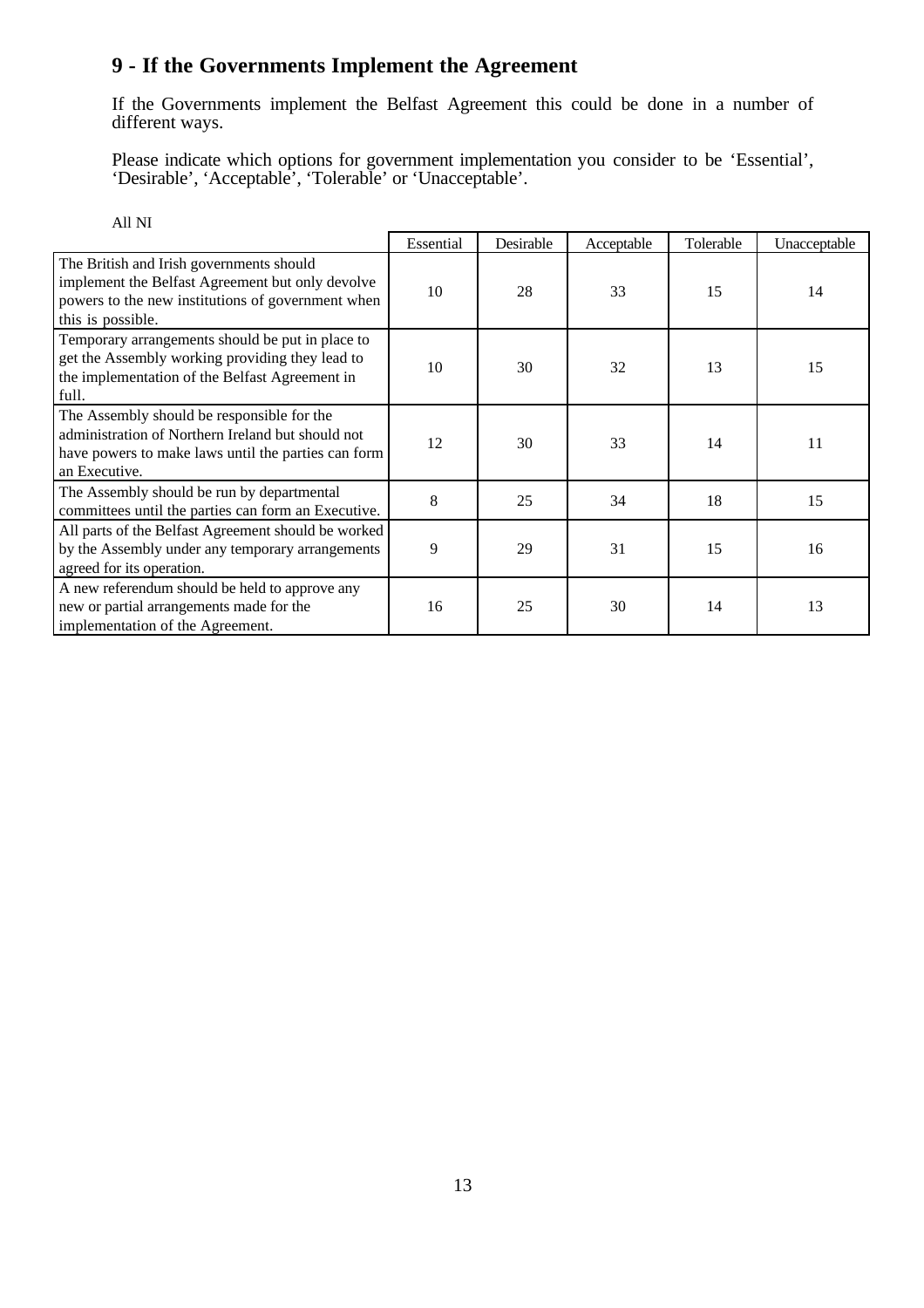# **10 - What do you Believe?**

## **Do you believe the Belfast Agreement requires.....?**

All NI

|                                                                                                                                                                                                                                           | Yes | No |
|-------------------------------------------------------------------------------------------------------------------------------------------------------------------------------------------------------------------------------------------|-----|----|
| All parties to cooperate with the Independent Commission and use<br>any influence they may have to achieve the decommissioning of all<br>paramilitary arms by May 2000 in the context of the implementation<br>of the overall settlement. | 92  | 8  |
| No Executive including Sinn Féin without an end to all IRA violence<br>and intimidation.                                                                                                                                                  | 69  | 31 |
| No Executive including Sinn Féin without a simultaneous start on<br>decommissioning by the IRA.                                                                                                                                           | 70  | 30 |
| No Executive including Sinn Féin without a guarantee that IRA<br>decommissioning will be completed by May 2000.                                                                                                                           | 72  | 28 |

#### **Do you believe IRA decommissioning can be completed without.....?**

All NI

|                                                                            | Yes | No |
|----------------------------------------------------------------------------|-----|----|
| Sinn Féin in the Executive.                                                | 23  |    |
| An end to Loyalist violence.                                               | 23  |    |
| Implementation of the Patten Report on police reform.                      | 37  |    |
| Full Implementation of all of the other parts of the Belfast<br>Agreement. | 38  | 62 |

#### **Do you believe an inclusive Executive can be established without.....?**

All NI

|                                                                                                             | Yes | No  |
|-------------------------------------------------------------------------------------------------------------|-----|-----|
| An end to IRA violence.                                                                                     | 29  |     |
| A start on decommissioning by the IRA.                                                                      | 39  | 6 I |
| The completion of IRA decommissioning by May 2000.                                                          | 42  | 58  |
| Full Implementation of all of the decommissioning and non-violence<br>commitments of the Belfast Agreement. | 41  | 59  |